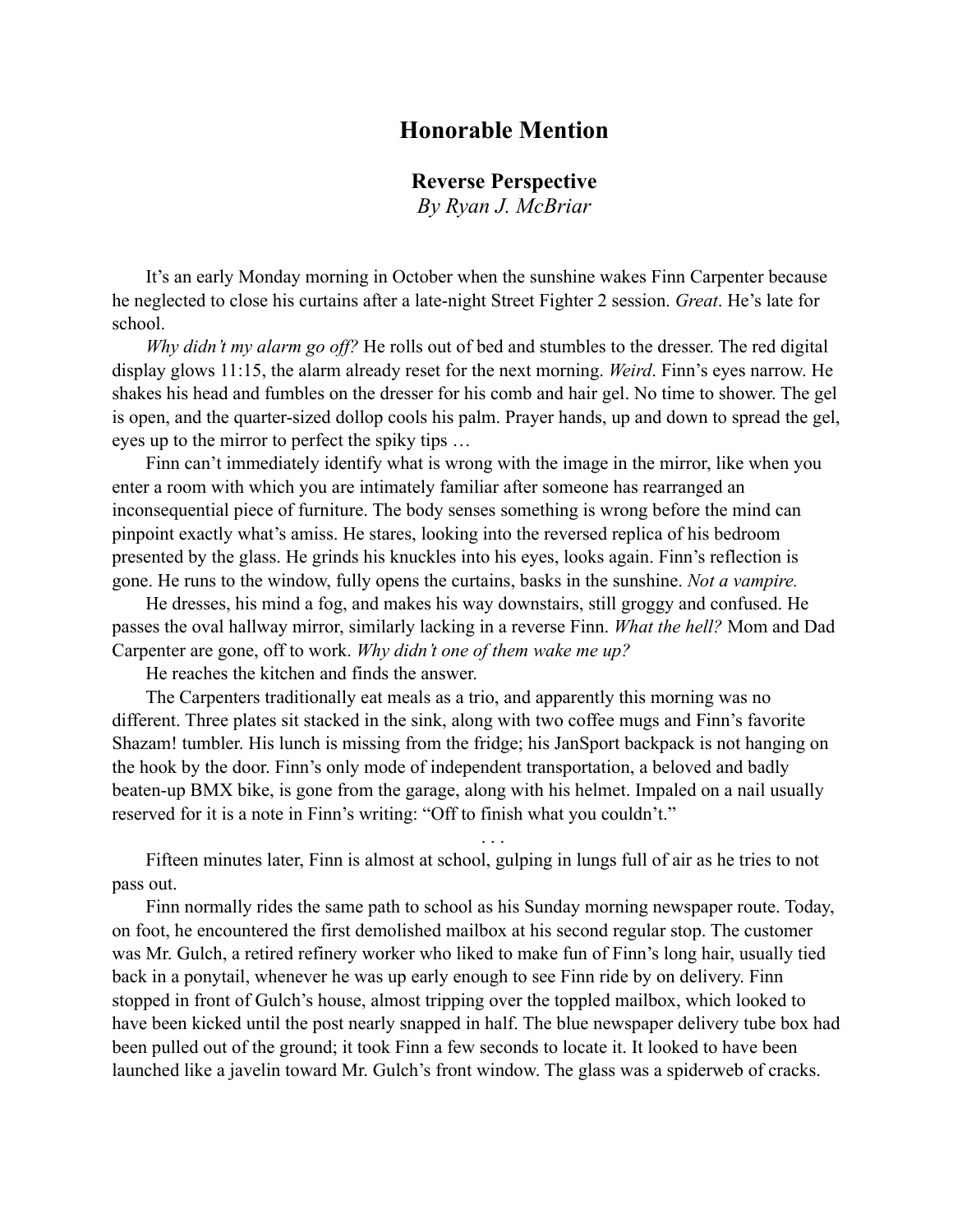More broken mailboxes, shattered windows, and torn-up lawns dotted the path from Finn's home to school.

About to round the last corner before the high school, he hears it: a quavering voice from just behind him. "S-stay away from me."

Finn freezes and scans the area, quickly realizing where he's stopped. Dubbed the "fight pit" by almost all the kids in ninth grade, the intersection of Bryant Avenue and Jancey Street possesses a certain reputation. On the corner stands a large apartment building. This edge of the structure has a unique feature: a set of cement steps that descend below street level, leading to a locked door Finn presumes allows the landlord maintenance access.

This enclosure, hidden from prying adult eyes, replaced the bike racks as a prime fighting location for those challenged by anger management issues. The voice is coming from the pit.

Breath finally caught just in time to lose it again, Finn approaches the opening of the pit, stepping over patches of blood and what looks like a tooth at the top of the steps.

"Stay away. Please."

At the bottom of the steps, curled in a fetal position, is Devin Peters, a football star at Sunnyside High School. Peters is almost unrecognizable. His face is a mask of blood and bruises, his left leg twisted in an unnatural angle. Finn recognizes the letterman jacket, the one that makes him cringe every morning before the inevitable water dumping, name calling, or homework stealing.

But right now, Devin needs help. Finn starts down the steps.

"Don't come near me again, psycho!" Devin screeches, so loud the force of his words seem to push Finn back up the steps. "Help, somebody, help me!"

"Devin, I*—*"

"Help!"

Finn runs away from the fight pit toward the school. He passes his bike in the rack and enters the empty open playground that serves as a recess area for the connected elementary school. The side of the high school facing the playground is all glass, a series of large windows meeting in the middle with a set of double doors, all looking in on the cafeteria.

Approaching the glass slowly, Finn hears the muted din of teens and preteens socializing. He sees himself, not reflected in the glass but in the lunchroom, sitting with people he doesn't know. The lonely spot he normally haunts in the back of the cafeteria is abandoned. Shaking, Finn runs home.

. . .

Finn is still sleeping on the floor in his room when his parents get home from work. He hasn't bothered to look in the mirror since the morning. He stands, anticipating the call to come and "say hello, tell us about your day." Wincing, he glances at the bureau.

Finn's reflection is back in place, smiling, even though Finn is not. There's another note, again in Finn's messy scrawl.

"Same time tomorrow?"

*Ryan J. McBriar is a writer from Warren, PA. A graduate of La Roche University, McBriar is currently a high school English and newspaper teacher in Corry, PA. McBriar enjoys spending*